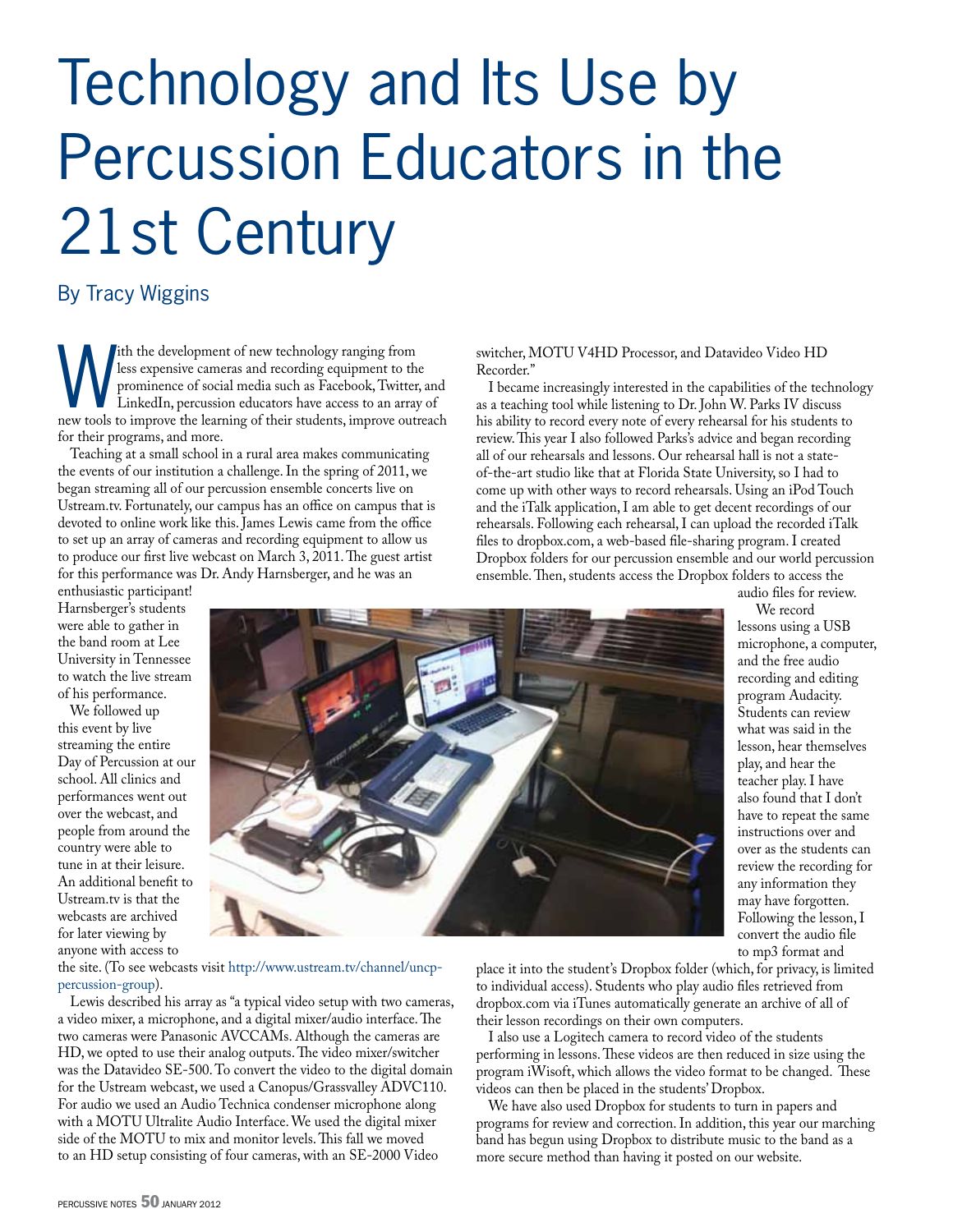This year we will also be utilizing Skype to allow guest artists to interact with our students, an idea freely borrowed from Norman Weinberg. In this time of great budgetary concern this is a great way to get more guest artists working with students without having to account for extraordinary travel costs. For our Skype sessions we will be utilizing a large-screen monitor in our rehearsal hall, which will be connected to a laptop utilizing a VGA port. There will be two external cameras set up and connected in the rehearsal hall to be able to show the students to the guest artist and to record the session. Some schools' faculty members have successfully used Skype to maintain regular lesson and rehearsal schedules when they cannot be at school. Also, several programs have recently hosted composers' coaching sessions of new works using Skype.

Another useful rehearsal and teaching tool has been the development of Peterson Tuners' Body Beat Sync metronome. The Body Beat uses a pulse to vibrate the metronome so that the student can feel, rather than listen to, a pulse when practicing. The sync allows multiple metronomes to be controlled by one master unit. This metronome can also be programmed with multiple tempo and meter

changes using programs like Sibelius or Finale through a USB port on the program. In this way click tracks for challenging works can be programmed for the students to feel the pulse in rehearsal or performance. This has even been used in marching rehearsals to replace the use of a metronome through a loudspeaker.

Several apps that are available for today's smart phones can be quite useful for percussion teachers. Several of these

applications are available for both IOS and Android devices. Following is a selected list of such apps.

**Pocket Percussion Teacher:** Designed by Robert Green, this application includes exercises and instructional videos to develop technique on snare drum, keyboards and marching percussion instruments. Further developments will include exercises for concert percussion, timpani, drumset, and more.

**PolyRhythm:** This application is designed to help students more accurately render various polyrhythms common in our music. The app allows the tempo to be changed from very slow to performance tempo. Rhythms range from 3:2 to 13:4.

**DrumLibrary:** This application includes rudiment and groove studies including such famous grooves as "50 Ways to Leave Your Lover."

**Metronome Tempo Advance:** This is one of the best metronomes available for IOS. It includes a wide range of sounds for the metronome, tempos ranging from 10 to 800 bpm, traditional tempo markings (in Italian), four different accent settings, a "vibrate the pulse" option on the iPhone, and the ability to store set lists and set songs to include tempo and meter changes.

**Time Guru:** This app for IOS and Android is a metronome that allows you to set a certain percentage of beats that will be silent during the click. This allows users to work on keeping time and checking how accurate they are when the click returns.

**Songtronome (IOS)/Metronome for Mac/Accelerating** 

**Metronome for PC/Practise Metronome (Android):** These are metronomes that allow the user to set a starting tempo and an ending tempo as well as the length of the phrase they would like to practice. The metronome will then gradually accelerate over a specified length of time to allow the performer to gradually build a phrase to performance tempo.

**The Clave:** This app does exactly what the name says: it plays various clave patterns in a wide range of tempos. It includes son, rumba, Afro, and bossa patterns in 2–3 and 3–2 arrangements.

**Amazing Slow Downer (Audio Speed Changer Pro for Android users):** This program can slow down (or speed up) recordings to enable practicing with a recording, alter a tempo for a piece with tape accompaniment, or for review of accuracy during practice. The program does not alter the key when changing the tempo, but it can be used to change a key if needed for performance purposes. A desktop version of this program is also available.

**Smart Music:** This program for desktop computers has been around for quite some time but has not been used as frequently for percussion as for other instruments due to a lack of percussion pieces being

included in the program. The program allows

erformers to practice ith recordings at various speeds, change keys needed, and record themselves performing ith the track. It is becoming more directly seable in our field due o some recent changes o the program. The band and orchestra libraries ave been expanded so nat percussionists may ow practice and record sessions with some of our rchestral repertoire. In addition, mp3 files can now be imported into

the program for practice

use. Smart Music also contains an extensive jazz library that can be tremendously useful for studying jazz keyboards as well as drumset. Of course, we must train our students to utilize technology. Not

every degree program is going to offer courses on music technology hardware, software, and implementation as a part of their curriculum. However, more are starting to incorporate these topics into their performance and education degrees. One way to work around this lack of formal course work is to incorporate technology into the regular studio program. Many studios incorporate projects such as research papers, concert reviews, and book reports into their curriculum. Additional examples of technology-based student projects may include website development, audio or video podcast productions covering either a historical or pedagogical topic in percussion, and recording/ production projects involving microphone placement and software mastery.

To get other views on the use of technology I interviewed several educators who are at the forefront of using these new technologies. I posed the following questions to Norman Weinberg, John W. Parks, IV, Thomas Burritt, and Dave Gerhart.

**Tracy Wiggins:** *Do you feel that the percussion world is at the forefront of using technology as a pedagogical tool in the music world? Why or why not?*

**Norman Weinberg:** Yes—in academia. I find that the percussion studios are the most forward thinking and current, somewhat

| and the company of the first state.                                                 | <b>MFLOWN AVE</b>                                                                                                                                                               | L.                                 |
|-------------------------------------------------------------------------------------|---------------------------------------------------------------------------------------------------------------------------------------------------------------------------------|------------------------------------|
| <b>House</b> C.<br><b>THEFT</b><br><b>Classified</b><br>-<br>- -<br>2052<br>۳<br>目録 | <b>MATTLE</b><br>ο<br>霥<br>m<br><b>THER</b><br><b>OsOsOsOsOsOsOs</b><br>$-$<br><b>THE</b><br>341 351 351 351 351 351<br>Brown  Brown<br><b>CARD II</b><br><b>OnOnOnOnOnOnOn</b> | P<br>W<br>sp<br>as<br>tł<br>W<br>b |
|                                                                                     | ment the season<br>$\overline{\phantom{a}}$                                                                                                                                     | u:                                 |
|                                                                                     | --<br><b>Marchand Rd Scott Lab</b><br>注三<br><b>ATT</b> SHOW<br><b>Fisca</b><br><b>Alberta</b>                                                                                   | to                                 |
|                                                                                     | ۰<br>2012<br>-<br>a france                                                                                                                                                      | to<br>a <sub>1</sub>               |
|                                                                                     | 翻译<br>œ<br><b><i><u>START COMPANY</u></i></b><br><b>Healt</b><br>a in<br><b>MARINIAN</b><br><b>Brac</b>                                                                         | h                                  |
|                                                                                     | H.<br><b>SHARE</b><br>$-11$<br>Ľ<br><b>Charles</b>                                                                                                                              | tł                                 |
|                                                                                     | $-38$<br>---<br>= 3.                                                                                                                                                            | $\mathbf{n}$                       |
|                                                                                     | ш<br>$1 - 31$<br>H<br><b>Roma call</b><br>Pond<br>2012 - 2010 -                                                                                                                 | se                                 |
|                                                                                     | U<br>Œ<br>医<br><b>Code: NI</b><br>---                                                                                                                                           | O <sub>1</sub>                     |
|                                                                                     | <b>WILL LIMB</b>                                                                                                                                                                | a                                  |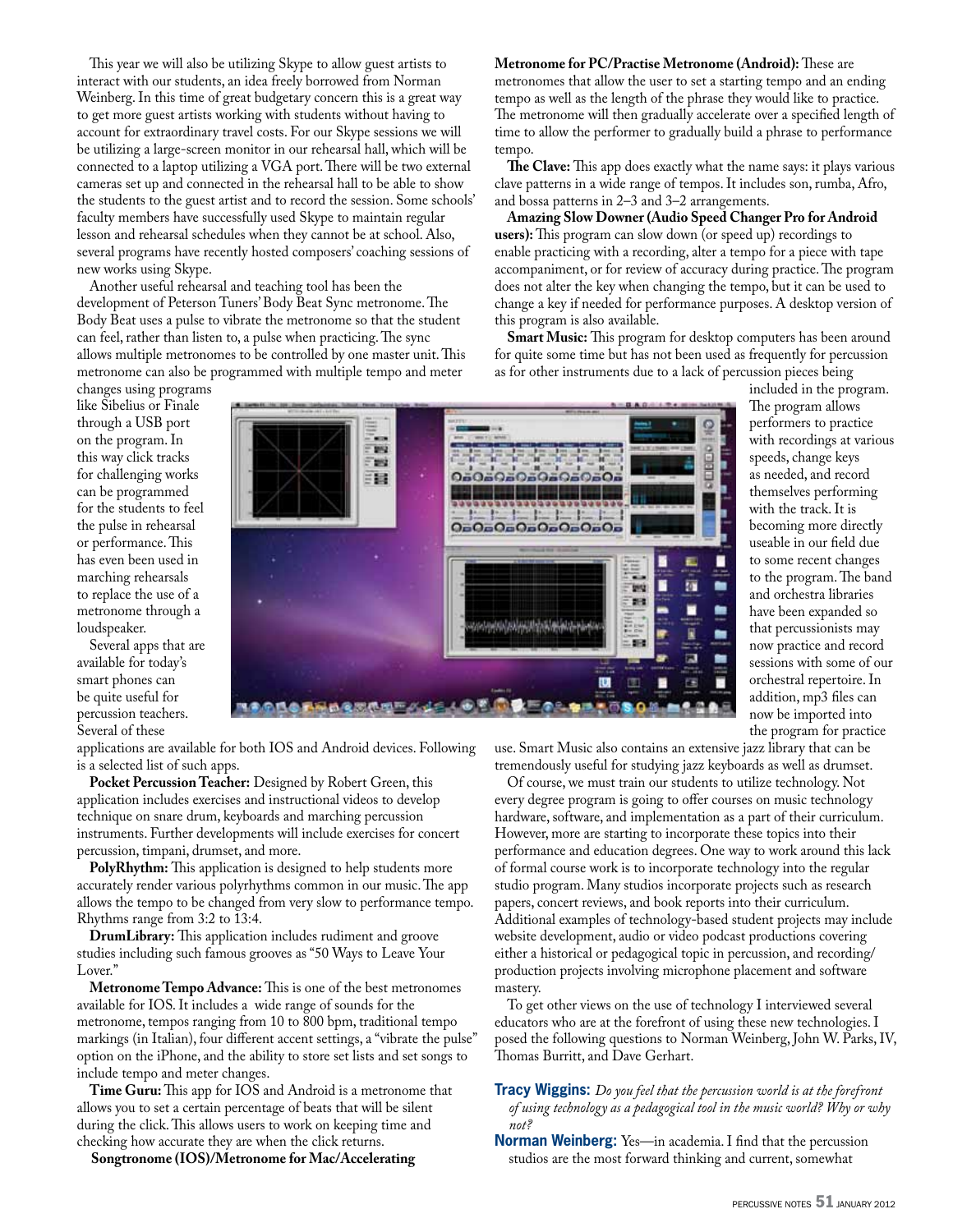

Set Lists with all of your tempi. I use this when I am working on a new piece and I have also programmed in all of the tempi for

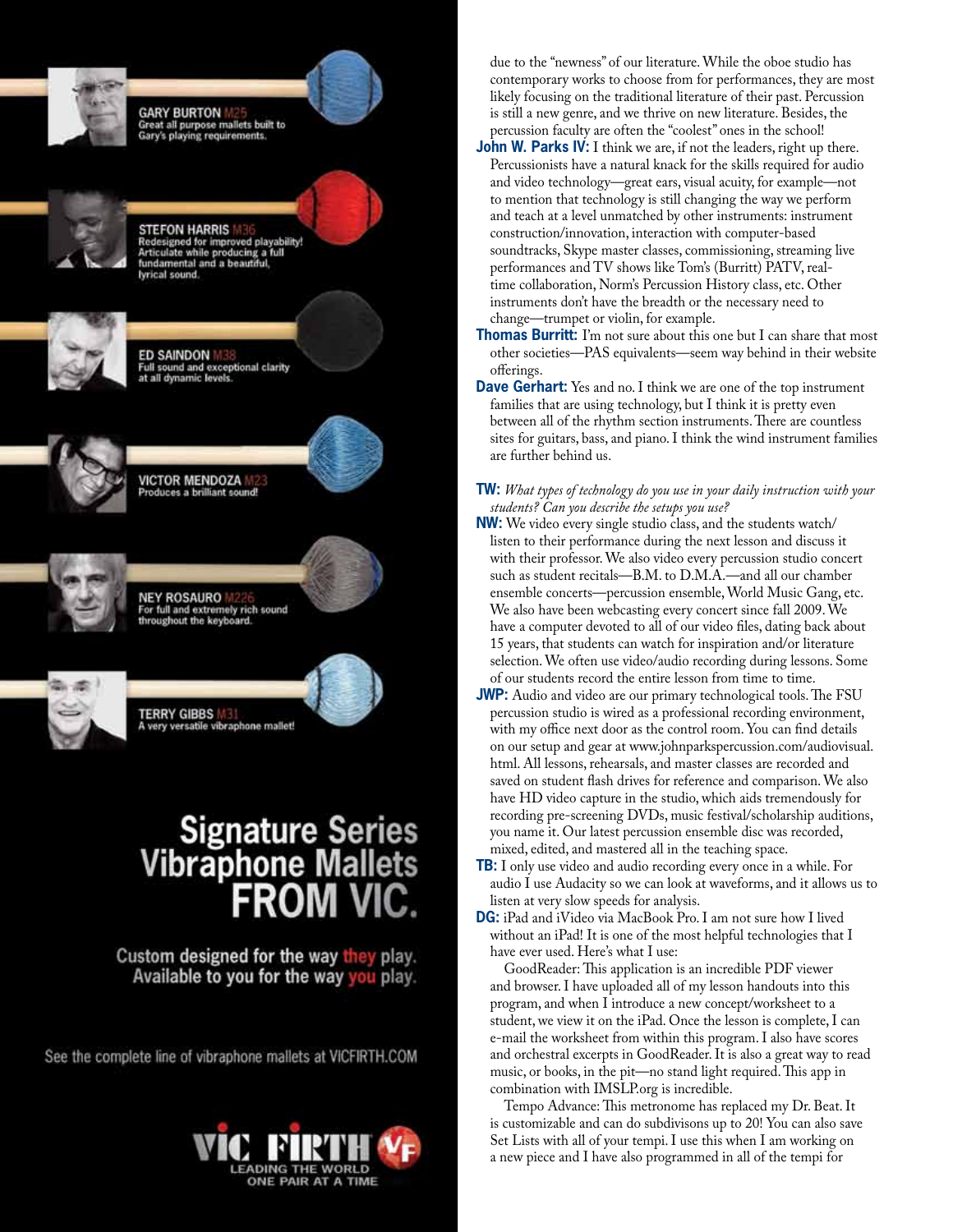# "My mallets are the conduit between<br>my musical **IMAGINATION**<br>and my **SOUND**."

Robert van Sice with his Vic Firth Signature Marimba Mallets

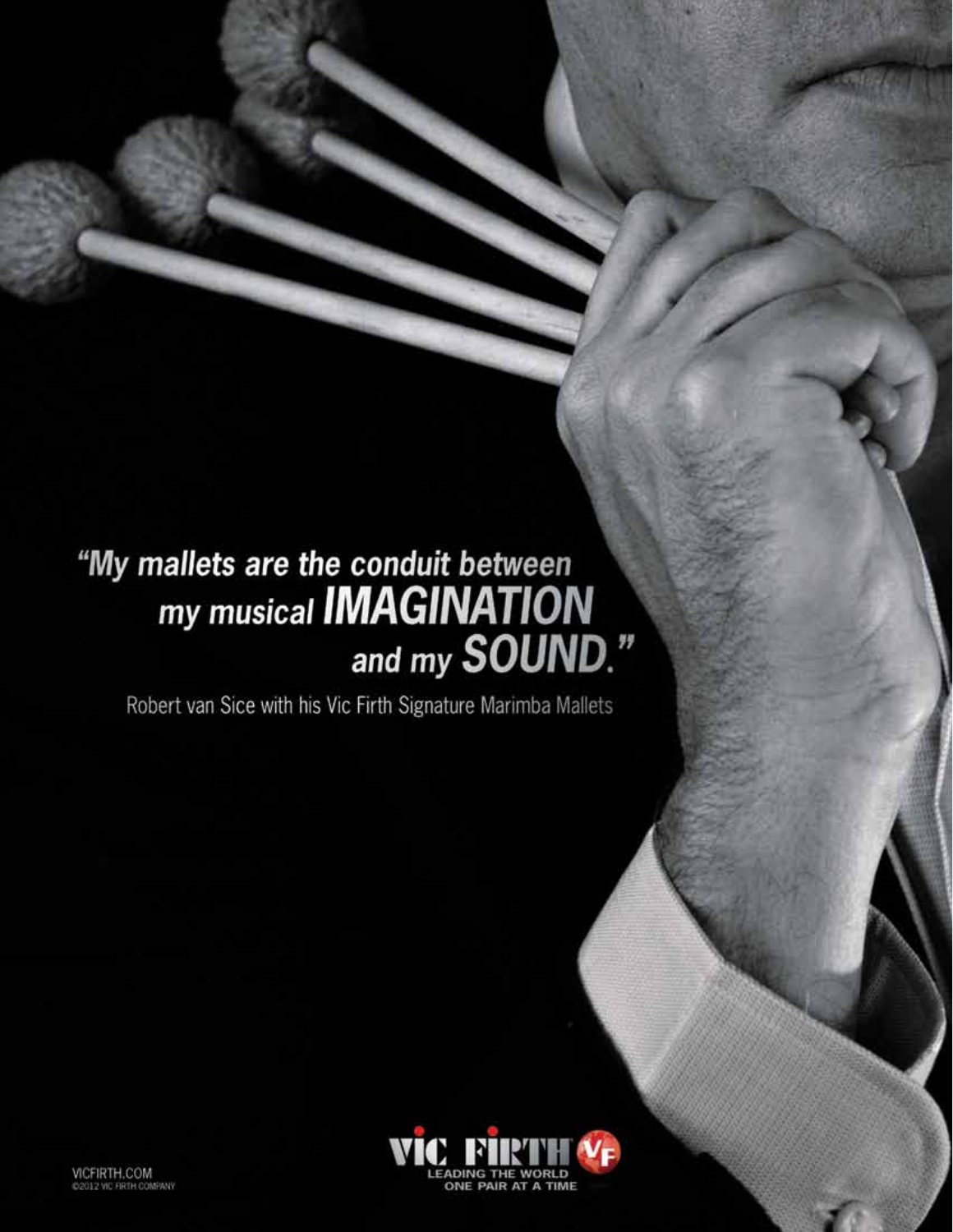the Mitchell Peters and Cirone books. With one click, I can pull up the tempo for any etude, and when the iPad is synced with my MacBook, these playlists are saved.

 Penultimate: I use this to app to write down music examples and thoughts. I can send these sketches via e-mail to the students after each lesson.

 Google Apps: I track all of my students in Google Docs. I share the document with my students so they know what and how they did in their lessons and what to prepare for their next lesson.

 YouTube: Great resource to watch performance videos. As you will hear in the DrumChattr podcast #28 with Paul Lansky, students who are preparing multi-percussion solos can also look at setups and mallet choices and changes. This helps build our performance practice for the percussion literature.

 iTunes: I keep all of my excerpts and major percussion rep available. I can't wait for iCloud to free more room on my iPad.

 iReal b (aka, iRealBook): This is great for students who are studying jazz. I also use it for students who are learning their scales. I use my MacBook Pro to do video recordings of lesson performances. Once a student is ready to record, I use QuickTime Pro and we record the performance. I upload these files to the school's FTP server and the student can have a copy for future reference.

#### **TW:** *What benefits or drawbacks do you see to using technology like Skype and UStream?*

**NW:** During Spring 2010, I was awarded a grant to begin the "Distant Drumming" series at UA. Most Fridays from 11:00 to 11:50, we Skype in some of the most outstanding performers, educators, and industry leaders for lectures or master classes. I was awarded a second grant to continue the series during the spring of 2011. Our 2011 guests included Jim Atwood, Steven Schick, John Parks IV, Dame Evelyn Glennie, Kevin Bobo, Alan Abel, Anthony Cirone, and Peter Erskine.

 Once we worked out all the "bugs," there were very few drawbacks. I'm working on an article for *Percussive Notes* about this very project. I wish that the audio quality was a little better, but it's way better than it was just a year ago, and the video streams are much more stable. This is only going to get better and better. It's still certainly "good enough" right now for the project to be super valuable to our students.

**JWP:** I don't think there are drawbacks, per se. I've found that it's hard to get accurate audio information to work through Skype and UStream—I'm just an audio snob—and sometimes, depending on computer and connection, there's some lagging in real-time broadcast. But I think it improves daily.

 Ustream is what we use to webcast all our concerts. Downside: ads, *or* it's *very* expensive to offer the webcasting without ads through Ustream; it's either free or a hundred bucks a month! I haven't looked into other providers, but that is one of my summer projects; if you know of another service, let me know.

**DG:** I only see benefits! DrumChattr.com was built using Skype. Shane, Tom, and I have never been in the same room. In fact, I have still never met Shane. As percussion educators, I think we are just beginning to use Skype effectively. I think it could be a great resource for lessons, master classes, and rehearsals. The quality of Skype is finally good enough to allow for these uses.

 I currently don't use Ustream, but I have watched many live concerts, and I think I am going to be broadcasting our percussion concerts via Ustream next year.

#### **TW:** *What effect do you believe social media such as Facebook and Twitter have had on how and what we teach?*

**NW:** Not too much effect on what I teach, but we use Facebook to advertise our concerts. My students scan YouTube for new literature to be considered for study or recitals.

- **JWP:** Facebook is a great tool for keeping up with other programs, colleagues, and, in our case, prospective students. Once our target students are identified through auditions or visits, my students often "friend" them so that the prospects have access to the students for questions and to keep up with what's happening—concerts, master classes, awards, whatever. This is one of our "secret" recruiting methods, yet I think many programs don't take advantage of it.
- **TB:** Facebook not so much. Twitter for interaction with those who are interested in your teaching/performing style. YouTube has been huge for me as a pedagogue. Finally, I am able to get my teaching ideas and style out to the entire world.
- **DG:** I don't think it has an effect on how we teach, but I think it is an incredible resource to connect people and percussionists. If I have a question, I know my Facebook/Twitter followers will be more than willing to help out. It is also great to see photos of past concerts.

**TW:** *What technology do you think is being underutilized right now?*

- **NW:** I think that the Distant Drumming series could be done *everywhere* and *anywhere*! I built the first online percussion course: Percussion History and Literature (see "Norm Weinberg: Setting the Standard for Online Percussion Course Instruction" by Kurt Gartner, *Percussive Notes*, Vol. 49, No. 3, May 2011). The class can be taken by anyone on the planet with an Internet connection through our Outreach College, or it can be licensed by any percussion professor and taught locally at any university—already done at North Texas, Central Florida, University of South Alabama, and Temple. In essence, it's the entire course in an online format. I'd *love* to see other classes made available, such as History of the Drumset, the Percussion Writing of Bartók and Stravinsky, Scoring for Percussion, etc. I'm actually working on a new course during my sabbatical. I hope it will be completed by fall 2012.
- **JWP:** Basic audio recording. It is incredibly easy, and not very expensive, to get really great recordings these days; all you really need is a computer, software of choice, an interface, cans/monitors, and a good set of microphones. Or, for much *less*, you can easily use something like the Zoom Q3HD and free editing software for both audio and video. You don't have to have \$20,000 in hardware, cameras, and microphones anymore, although that's certainly nice, and so many of the plug-ins and tutorials are free on the Internet. Pretty amazing.

 We talk all the time about "recording yourself," and yet probably 90 percent of students don't do it. Having the installation at FSU provides every student with the opportunity to be recorded daily, which is nice and incredibly helpful to me as a teacher, as well as to the students. I tend to teach even better when the "red light" is on.

- **TB:** I would like to see more of my peers engage in social media. I don't see it as any different than connecting with people at PASIC. Except, of course, you don't have to travel, and the "convention" lasts all year long. More people could benefit from the connections made there.
- **DG:** Besides a metronome, I would say the iPad for the numerous reasons above.

#### **TW:** *Do you (or your school) provide your students with instruction to incorporate this technology into their teaching and performance?*

- **NW:** Yes. We have CrossTalk—the UA Electronic Percussion Group. Students in this group, who are selected by audition, get in-depth instruction in DrumKAT, MalletKAT, TrapKAT, ZenDrums, Reason, Live, mixers, amps, MIDI, looping, etc. A few years ago, we did a technology workshop every Friday afternoon. It was very successful, but we haven't done it in a few years. I've taught a couple of independent study courses on the topic.
- **JWP:** Yes. I've taught a few independent studies on it, and I have several students who are training as assistant engineers on various projects. We're starting to record a lot of groups and people